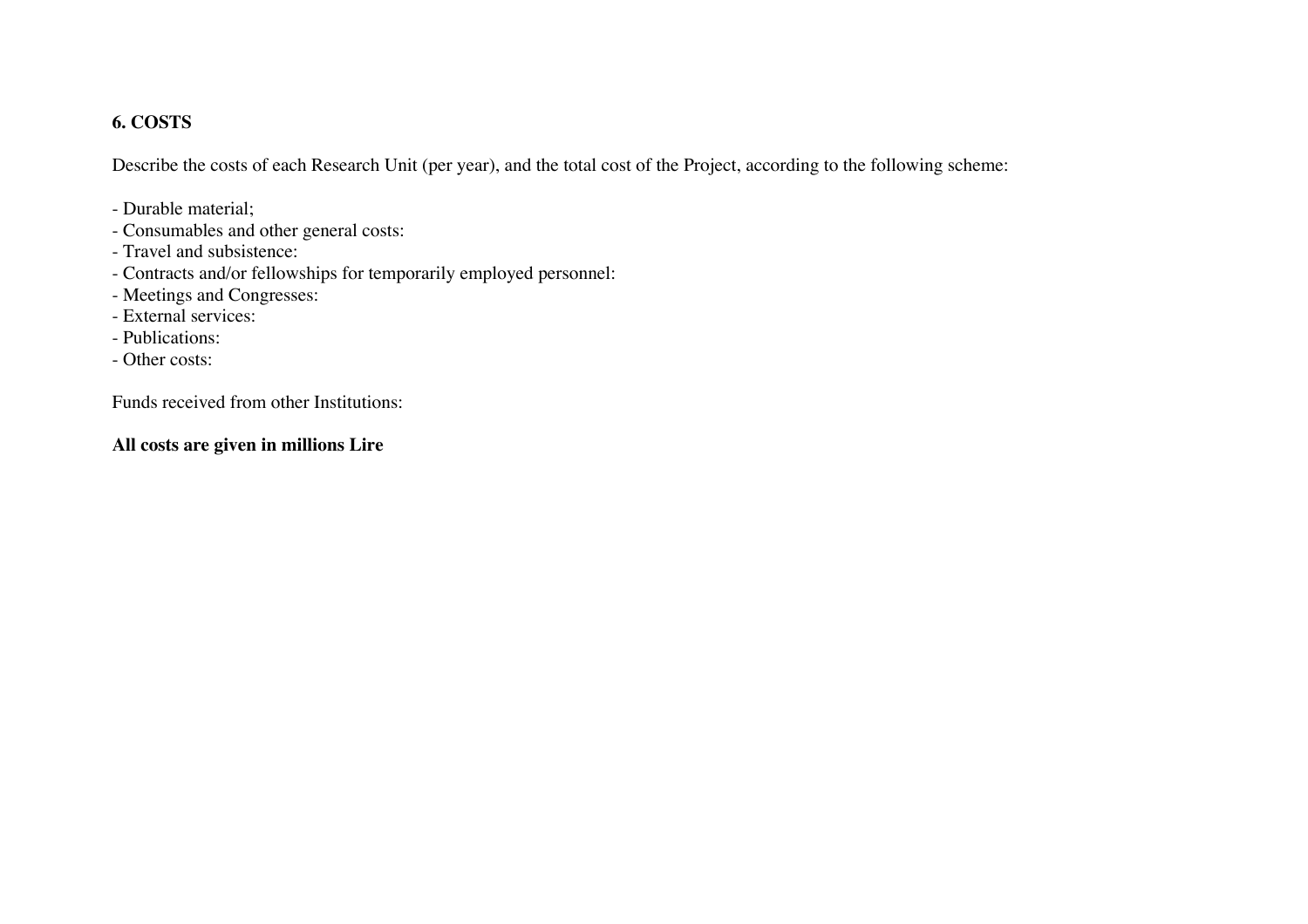### **FIRST YEAR**

UNIBO1

| <b>Task</b>        | <b>1A</b> | 1B | 1 <sub>C</sub> | 2A | 2B | 3 | 4                       | 5 | <b>6A</b> | 6 <b>B</b> | 6C | 7 | 8 | <b>9A</b>      | <b>9B</b> | 10 | 11             | <b>Tot</b>       |
|--------------------|-----------|----|----------------|----|----|---|-------------------------|---|-----------|------------|----|---|---|----------------|-----------|----|----------------|------------------|
| Durab. mater.      |           |    |                |    | 5  |   |                         |   |           |            | 5  |   |   |                |           |    |                | <b>10</b>        |
| Consum. mat.       |           |    |                |    | 5  |   |                         |   |           |            |    |   |   | 10             |           |    | $\mathfrak{Z}$ | 18               |
| Travels            |           |    |                |    | 15 |   |                         |   |           |            | 5  |   |   | 15             |           |    | 5              | 40               |
| Contracts          |           |    |                |    |    |   |                         |   |           |            |    |   |   |                |           |    |                |                  |
| Fellowships        |           |    |                |    | 22 |   |                         |   |           |            | 22 |   |   |                |           |    |                | 44               |
| Meetings           |           |    |                |    |    |   |                         |   |           |            |    |   |   | 5              |           |    |                | 5                |
| External serv.     |           |    |                | 15 | 15 |   |                         |   |           |            |    |   |   |                |           |    |                | 30               |
| Publications       |           |    |                |    |    |   |                         |   |           |            |    |   |   | $\overline{2}$ |           |    |                | $\boldsymbol{2}$ |
| Other costs        |           |    |                |    |    |   |                         |   |           |            |    |   |   |                |           |    |                |                  |
| <b>Total</b>       |           |    |                | 15 | 62 |   |                         |   |           |            | 32 |   |   | 32             |           |    | 8              | 149              |
| UNIBO <sub>2</sub> |           |    |                |    |    |   |                         |   |           |            |    |   |   |                |           |    |                |                  |
| <b>Task</b>        | <b>1A</b> | 1B | 1 <sub>C</sub> | 2A | 2B | 3 | $\overline{\mathbf{4}}$ | 5 | <b>6A</b> | 6 <b>B</b> | 6C | 7 | 8 | <b>9A</b>      | 9B        | 10 | 11             | <b>Tot</b>       |
| Durab. mater.      | 5         |    |                |    |    |   |                         |   |           |            |    |   |   |                |           |    |                | 5                |
| Consum. mat.       | 5         |    | $\mathbf{1}$   |    |    |   |                         |   |           |            |    |   |   | 10             |           |    |                | 16               |
| Travels            | 5         |    | $\overline{2}$ |    |    |   |                         |   |           |            |    |   |   | 10             |           |    |                | 17               |
| Contracts          |           |    |                |    |    |   |                         |   |           |            |    |   |   |                |           |    |                |                  |
| Fellowships        |           |    | 22             |    |    |   |                         |   |           |            |    |   |   |                |           |    |                | 22               |
| Meetings           |           |    |                |    |    |   |                         |   |           |            |    |   |   | 5              |           |    |                | 5                |
| External serv.     |           |    |                |    |    |   |                         |   |           |            |    |   |   |                |           |    |                |                  |
| Publications       |           |    |                |    |    |   |                         |   |           |            |    |   |   | $\mathbf{1}$   |           |    |                | $\mathbf{1}$     |
| Other costs        |           |    |                |    |    |   |                         |   |           |            |    |   |   |                |           |    |                |                  |
| <b>Total</b>       | 15        |    | 25             |    |    |   |                         |   |           |            |    |   |   | 26             |           |    |                | 66               |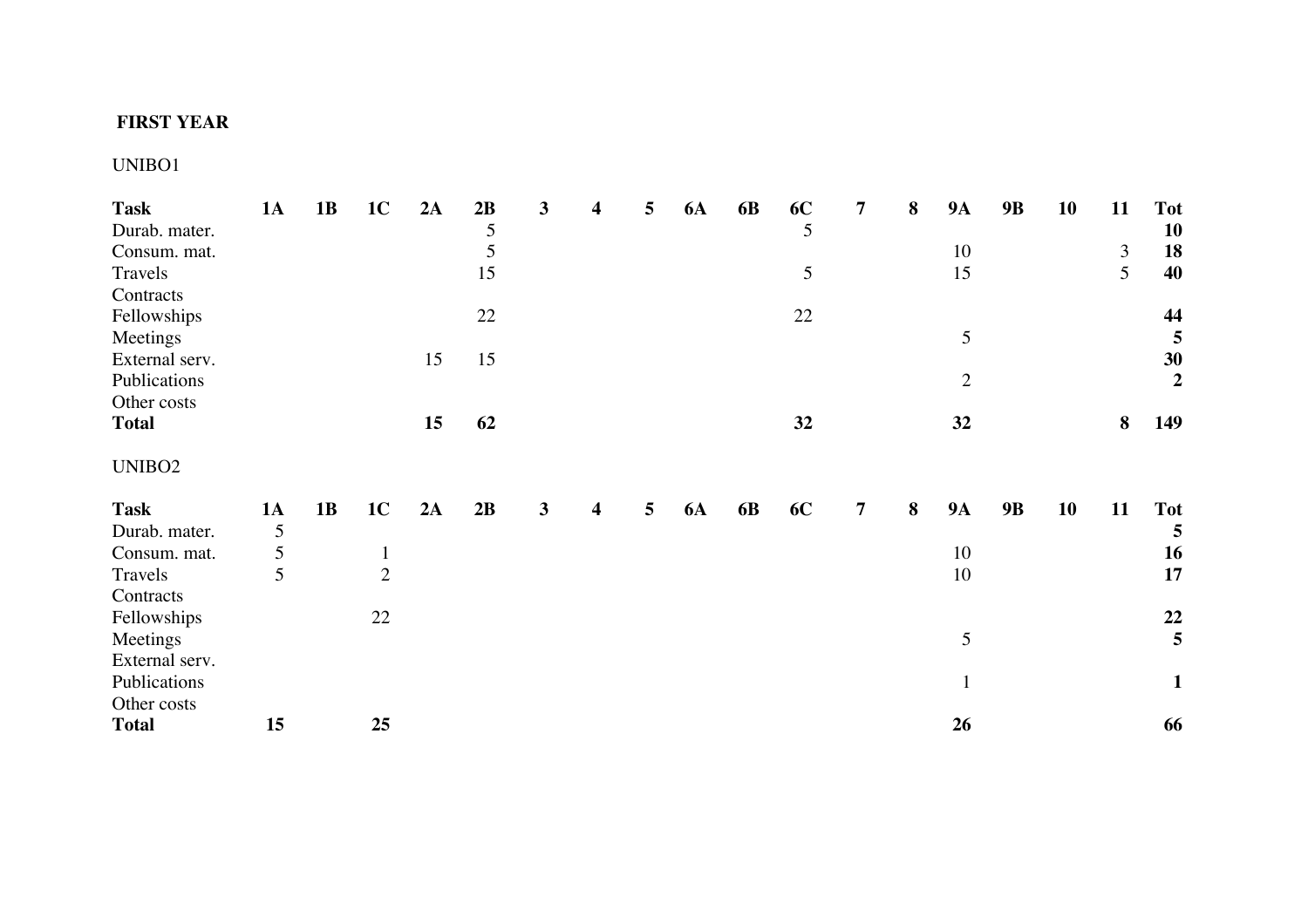# ING1

| <b>Task</b>      | <b>1A</b> | 1B | 1 <sub>C</sub> | 2A | 2B | 3            | $\overline{\mathbf{4}}$ | 5              | <b>6A</b> | 6 <b>B</b> | 6C | 7              | $\bf{8}$ | <b>9A</b>      | 9B        | 10 | 11 | <b>Tot</b>              |
|------------------|-----------|----|----------------|----|----|--------------|-------------------------|----------------|-----------|------------|----|----------------|----------|----------------|-----------|----|----|-------------------------|
| Durab. mater.    |           |    |                |    | 5  |              |                         |                | 5         |            |    | $\mathfrak{S}$ |          |                |           |    |    | 15                      |
| Consum. mat.     |           |    |                |    | 10 |              |                         | $\overline{2}$ | 1.5       | 5          |    | $1.5\,$        |          |                |           |    |    | 20                      |
| Travels          |           |    |                |    | 5  |              |                         | 5              | 5         | 5          |    | 5              |          |                |           |    |    | 25                      |
| Contracts        |           |    |                |    |    | 40           |                         |                |           |            |    |                |          |                |           |    |    | 40                      |
| Fellowships      |           |    |                |    |    |              |                         |                | 22        |            |    |                |          |                |           |    |    | 22                      |
| Meetings         |           |    |                |    |    |              |                         |                |           |            |    |                |          |                |           |    |    |                         |
| External serv.   |           |    |                |    | 20 | 15           |                         |                |           |            |    |                |          |                |           |    |    | 35                      |
| Publications     |           |    |                |    |    |              |                         |                |           |            |    |                |          |                |           |    |    |                         |
| Other costs      |           |    |                |    |    |              |                         |                |           |            |    |                |          |                |           |    |    |                         |
| <b>Total</b>     |           |    |                |    | 40 | 55           |                         | $\overline{7}$ | 33.5      | 10         |    | 11.5           |          |                |           |    |    | 157                     |
|                  |           |    |                |    |    |              |                         |                |           |            |    |                |          |                |           |    |    |                         |
| ING <sub>2</sub> |           |    |                |    |    |              |                         |                |           |            |    |                |          |                |           |    |    |                         |
|                  |           |    |                |    |    |              |                         |                |           |            |    |                |          |                |           |    |    |                         |
| <b>Task</b>      | <b>1A</b> | 1B | 1 <sup>C</sup> | 2A | 2B | $\mathbf{3}$ | $\boldsymbol{4}$        | 5              | <b>6A</b> | 6 <b>B</b> | 6C | $\overline{7}$ | 8        | <b>9A</b>      | <b>9B</b> | 10 | 11 | <b>Tot</b>              |
| Durab. mater.    |           |    |                |    |    |              |                         |                |           |            |    |                |          | 60             |           |    |    | 60                      |
| Consum. mat.     |           |    |                |    |    |              |                         |                |           |            |    |                |          | 45             |           |    |    | 45                      |
| Travels          |           |    |                |    |    |              |                         |                |           |            |    |                |          | 35             |           |    |    | 35                      |
| Contracts        |           |    |                |    |    |              |                         |                |           |            |    |                |          |                |           |    |    |                         |
| Fellowships      |           |    |                |    |    |              |                         |                |           |            |    |                |          | $22\,$         |           |    |    | 22                      |
| Meetings         |           |    |                |    |    |              |                         |                |           |            |    |                |          | 5              |           |    |    | $\overline{\mathbf{5}}$ |
| External serv.   |           |    |                |    |    |              |                         |                |           |            |    |                |          |                |           |    |    |                         |
| Publications     |           |    |                |    |    |              |                         |                |           |            |    |                |          | $\overline{2}$ |           |    |    | $\overline{2}$          |
| Other costs      |           |    |                |    |    |              |                         |                |           |            |    |                |          |                |           |    |    |                         |
| <b>Total</b>     |           |    |                |    |    |              |                         |                |           |            |    |                |          | 169            |           |    |    | 169                     |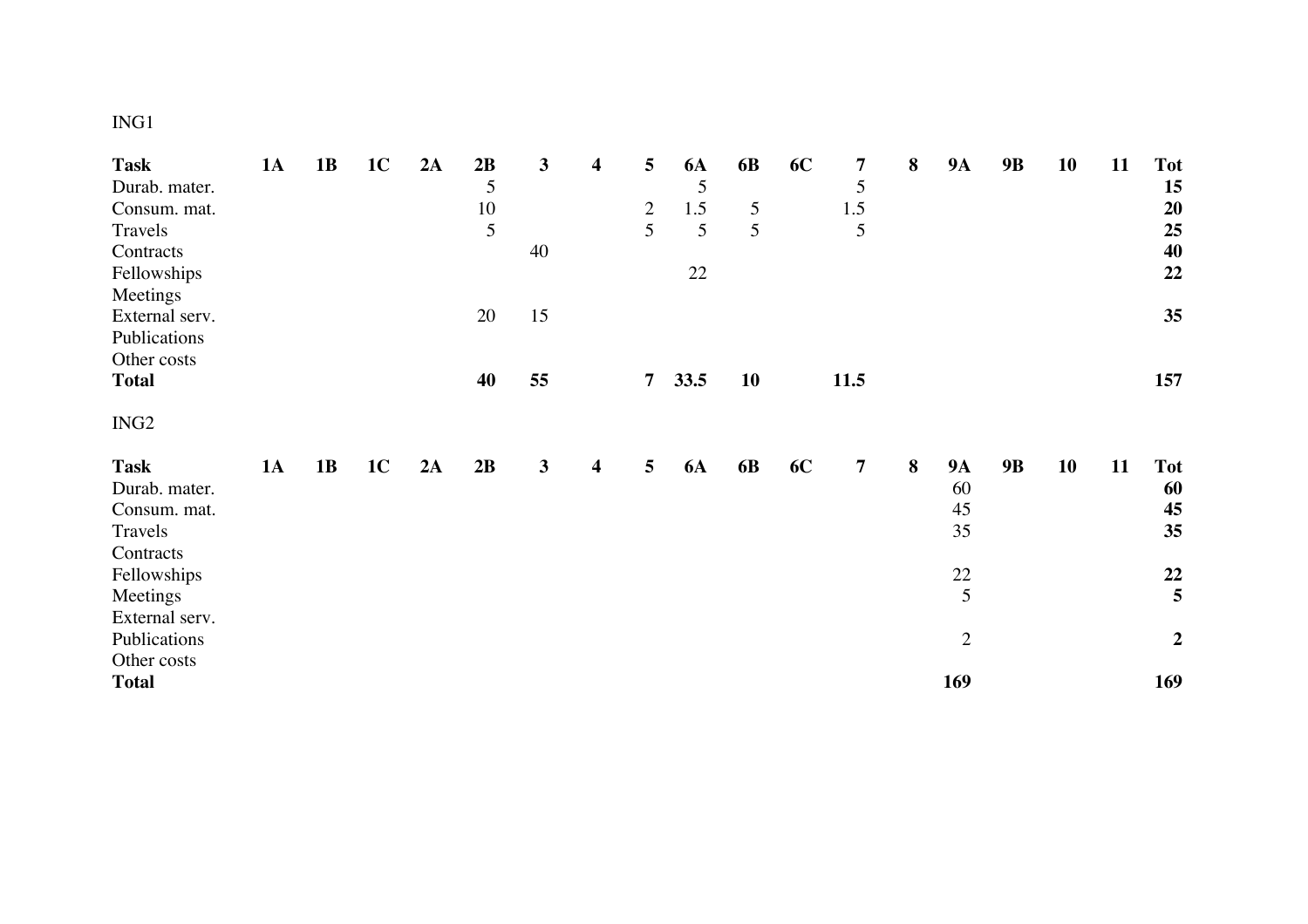| <b>Task</b>    | <b>1A</b>      | <b>1B</b>      | 1 <sub>C</sub> | 2A             | 2B | 3 | 4 | 5 | <b>6A</b> | 6 <b>B</b>   | 6C | 7 | 8 | <b>9A</b> | <b>9B</b> | 10 | 11 | <b>Tot</b>     |
|----------------|----------------|----------------|----------------|----------------|----|---|---|---|-----------|--------------|----|---|---|-----------|-----------|----|----|----------------|
| Durab. mater.  |                |                |                |                |    |   |   |   |           |              |    |   |   |           |           |    |    |                |
| Consum. mat.   | $\mathbf{1}$   |                |                |                |    |   |   |   |           |              |    |   |   |           |           |    |    | $\mathbf{1}$   |
| Travels        | 3              | $\overline{2}$ |                |                |    |   |   |   |           |              |    |   |   |           |           |    |    | $\frac{5}{92}$ |
| Contracts      | 78             | 14             |                |                |    |   |   |   |           |              |    |   |   |           |           |    |    |                |
| Fellowships    |                |                |                |                |    |   |   |   |           |              |    |   |   |           |           |    |    |                |
| Meetings       | $\overline{4}$ | $\mathbf{1}$   |                |                |    |   |   |   |           |              |    |   |   |           |           |    |    | 5              |
| External serv. |                |                |                |                |    |   |   |   |           |              |    |   |   |           |           |    |    |                |
| Publications   |                |                |                |                |    |   |   |   |           |              |    |   |   |           |           |    |    |                |
| Other costs    |                |                |                |                |    |   |   |   |           |              |    |   |   |           |           |    |    |                |
| <b>Total</b>   | 86             | 17             |                |                |    |   |   |   |           |              |    |   |   |           |           |    |    | 103            |
| <b>OGSM</b>    |                |                |                |                |    |   |   |   |           |              |    |   |   |           |           |    |    |                |
| <b>Task</b>    | <b>1A</b>      | 1B             | 1 <sub>C</sub> | 2A             | 2B | 3 | 4 | 5 | <b>6A</b> | 6 <b>B</b>   | 6C | 7 | 8 | <b>9A</b> | <b>9B</b> | 10 | 11 | <b>Tot</b>     |
| Durab. mater.  | 6              |                |                |                |    |   |   |   |           |              |    |   |   |           |           |    |    | 6              |
| Consum. mat.   | 5              |                | $\overline{2}$ | $\overline{2}$ |    |   |   |   |           | 3            |    |   |   |           |           |    |    | 12             |
| Travels        | 5              |                | 11             | $\overline{2}$ |    |   |   |   |           | 15           |    |   |   |           |           |    |    | 33             |
| Contracts      | 50             |                |                |                |    |   |   |   |           | 50           |    |   |   |           |           |    |    | <b>100</b>     |
| Fellowships    |                |                |                |                |    |   |   |   |           |              |    |   |   |           |           |    |    |                |
| Meetings       | $\overline{3}$ |                |                | $\mathbf{1}$   |    |   |   |   |           | $\mathbf{1}$ |    |   |   |           |           |    |    | 6              |
| External serv. |                |                |                |                |    |   |   |   |           | 3            |    |   |   |           |           |    |    | $\mathbf{3}$   |
| Publications   |                |                | $\mathbf{I}$   | $\overline{c}$ |    |   |   |   |           |              |    |   |   |           |           |    |    | 5              |
| Other costs    | 5              |                | 5              | $\overline{3}$ |    |   |   |   |           | 5            |    |   |   |           |           |    |    | 18             |
| <b>Total</b>   | 75             |                | 20             | 10             |    |   |   |   |           | 78           |    |   |   |           |           |    |    | 183            |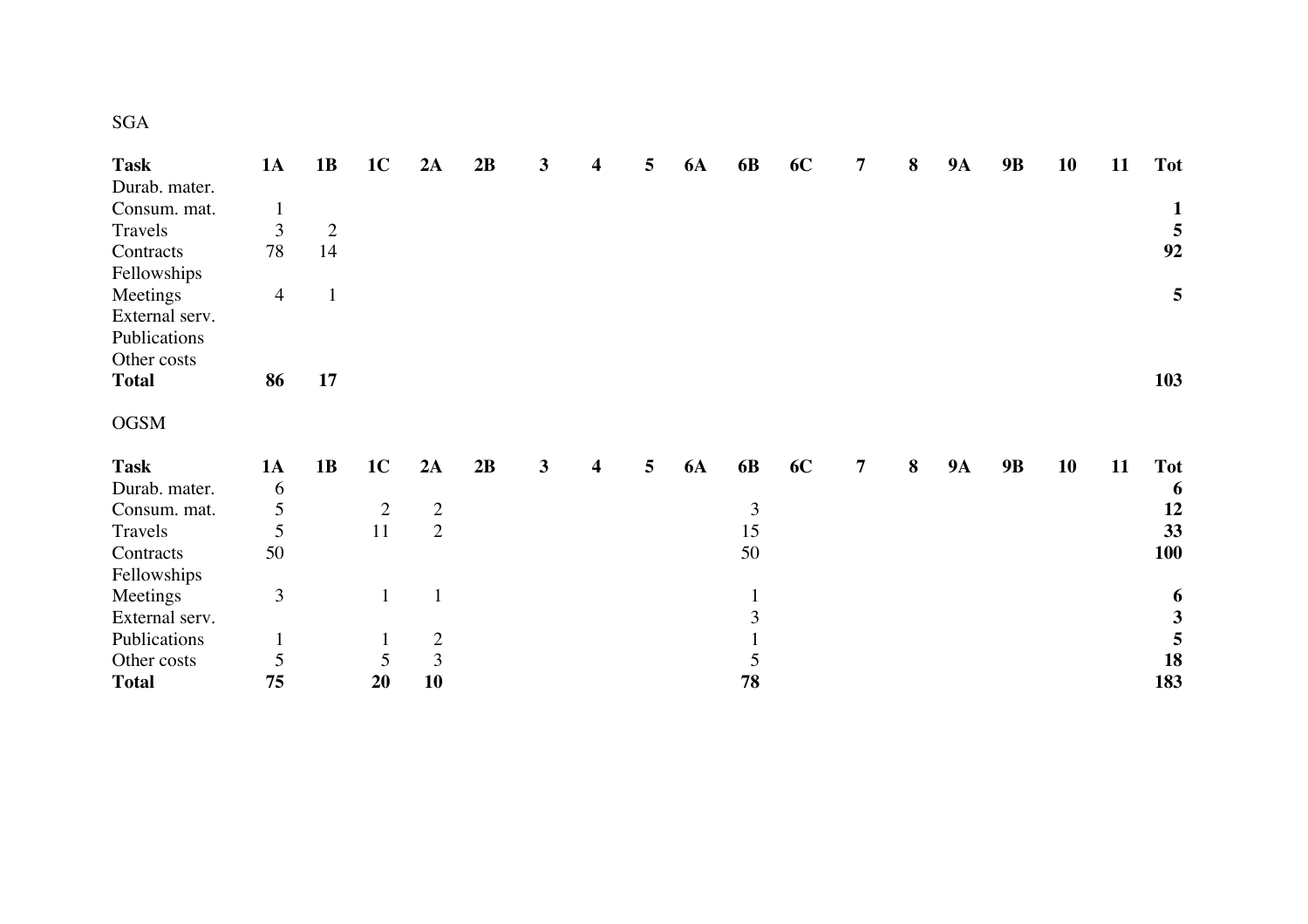|                    | <b>1A</b> | 1B               | 1 <sub>C</sub>     | 2A           | 2B   | 3  | 4                | 5              | <b>6A</b>    | 6 <b>B</b> | 6C          | 7    | 8            | <b>9A</b> | <b>9B</b> | 10 | 11 | <b>Tot</b> |
|--------------------|-----------|------------------|--------------------|--------------|------|----|------------------|----------------|--------------|------------|-------------|------|--------------|-----------|-----------|----|----|------------|
| UNIBO1             |           |                  |                    | 15           | 62   |    |                  |                |              |            | 32          |      |              | 32        |           |    | 8  | 149        |
| UNIBO <sub>2</sub> | 15        |                  | 25                 |              |      |    |                  |                |              |            |             |      |              | 26        |           |    |    | 66         |
| ING1               |           |                  |                    |              | 40   | 55 |                  | $\overline{7}$ | 33.5         | 10         |             | 11.5 |              |           |           |    |    | 157        |
| ING <sub>2</sub>   |           |                  |                    |              |      |    |                  |                |              |            |             |      |              | 169       |           |    |    | 169        |
| <b>SGA</b>         | 86        | 17               |                    |              |      |    |                  |                |              |            |             |      |              |           |           |    |    | 103        |
| <b>OGSM</b>        | 75        |                  | 20                 | 10           |      |    |                  |                |              | 78         |             |      |              |           |           |    |    | 183        |
| <b>Total</b>       | 176       | 17               | 45                 | 25           | 102  | 55 |                  | $\overline{7}$ | 33.5         | 88         | 32          | 11.5 |              | 227       |           |    | 8  | 827        |
|                    |           |                  |                    |              |      |    |                  |                |              |            |             |      |              |           |           |    |    |            |
| <b>Res. Unit</b>   | UNIBO1    |                  | UNIBO <sub>2</sub> |              | ING1 |    | ING <sub>2</sub> |                | <b>SGA</b>   |            | <b>OGSM</b> |      | <b>Total</b> |           |           |    |    |            |
| Durab. mater.      |           | <b>10</b>        |                    | 5            |      | 15 | 60               |                |              |            | 6           |      | 96           |           |           |    |    |            |
| Consum. mat.       |           | 18               |                    | 16           |      | 20 | 45               |                | $\mathbf{1}$ |            | 12          |      | 112          |           |           |    |    |            |
| Travels            |           | 40               |                    | 17           |      | 25 | 35               |                | 5            |            | 33          |      | 155          |           |           |    |    |            |
| Contracts          |           |                  |                    |              |      | 40 |                  |                | 92           |            | <b>100</b>  |      | 232          |           |           |    |    |            |
| Fellowships        |           | 44               |                    | 22           |      | 22 | 22               |                |              |            |             |      | <b>110</b>   |           |           |    |    |            |
| Meetings           |           | 5                |                    | 5            |      |    | 5                |                | 5            |            | 6           |      | 26           |           |           |    |    |            |
| External serv.     |           | 30               |                    |              |      | 35 |                  |                |              |            | 3           |      | 68           |           |           |    |    |            |
| Publications       |           | $\boldsymbol{2}$ |                    | $\mathbf{1}$ |      |    | $\overline{2}$   |                |              |            | 5           |      | 10           |           |           |    |    |            |
| Other costs        |           |                  |                    |              |      |    |                  |                |              |            | 18          |      | 18           |           |           |    |    |            |
| <b>Total</b>       |           | 149              |                    | 66           | 157  |    | 169              |                | 103          |            | 183         |      | 827          |           |           |    |    |            |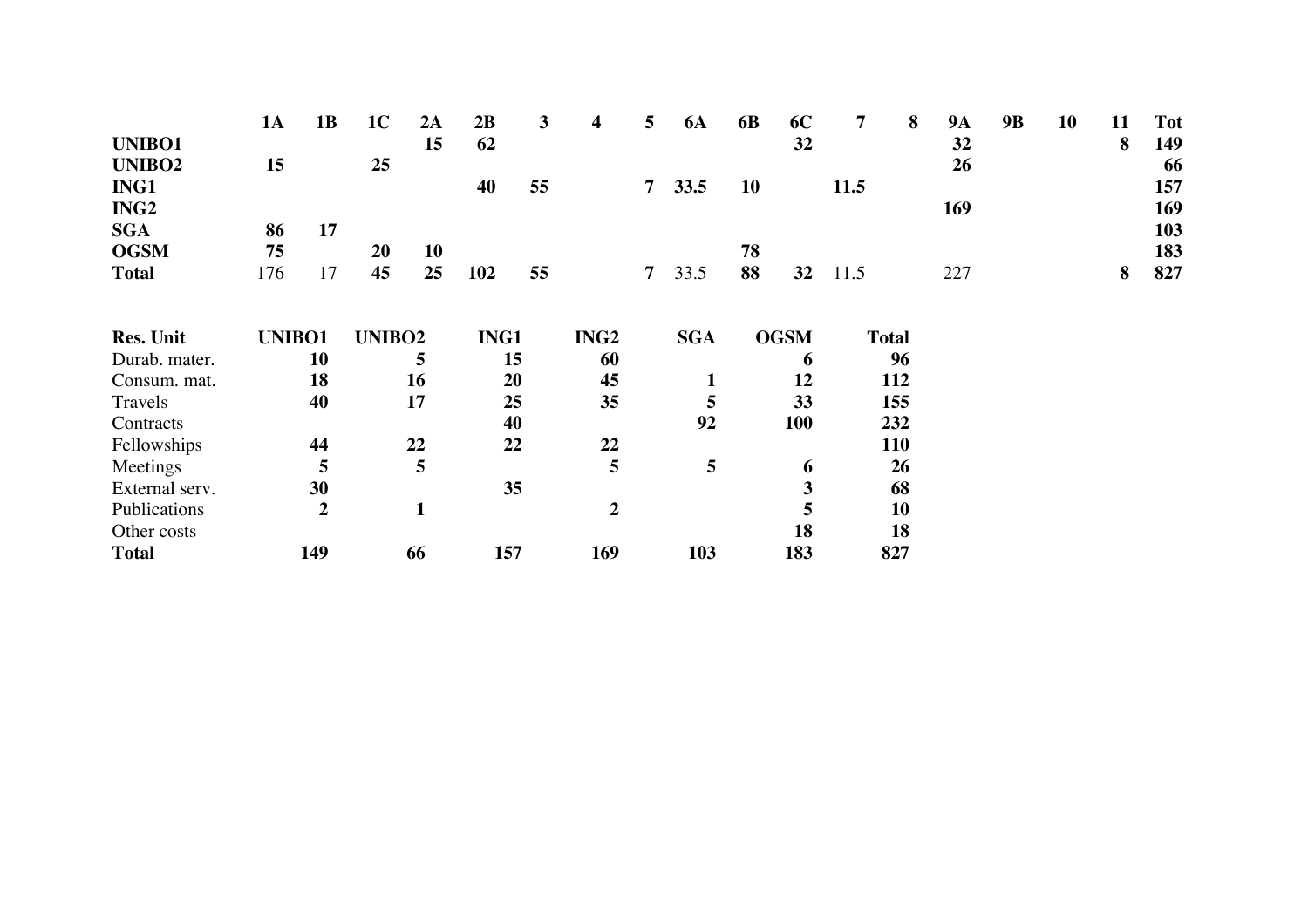## **SECOND YEAR**

# UNIBO1

| <b>Task</b><br>Durab. mater.<br>Consum. mat.<br>Travels | <b>1A</b> | 1B | 1 <sub>C</sub>                 | 2A | 2B<br>5<br>5 | $\mathbf{3}$ | 4                       | 5 | <b>6A</b> | 6 <b>B</b> | 6C<br>5<br>5 | 7              | 8 | <b>9A</b><br>5<br>10<br>10 | <b>9B</b> | 10 | 11<br>5 | <b>Tot</b><br>15<br>15<br>20 |
|---------------------------------------------------------|-----------|----|--------------------------------|----|--------------|--------------|-------------------------|---|-----------|------------|--------------|----------------|---|----------------------------|-----------|----|---------|------------------------------|
| Contracts<br>Fellowships                                |           |    |                                |    | 22           |              |                         |   |           |            | 22           |                |   |                            |           |    |         | 44                           |
| Meetings<br>External serv.                              |           |    |                                | 15 | 15           |              |                         |   |           |            |              |                |   | 5                          |           |    | 15      | $\overline{5}$<br>45         |
| Publications<br>Other costs                             |           |    |                                |    |              |              |                         |   |           |            |              |                |   | $\mathbf{1}$               |           |    |         | $\mathbf{1}$                 |
| <b>Total</b>                                            |           |    |                                | 15 | 47           |              |                         |   |           |            | 32           |                |   | 31                         |           |    | 20      | 145                          |
| UNIBO <sub>2</sub>                                      |           |    |                                |    |              |              |                         |   |           |            |              |                |   |                            |           |    |         |                              |
| <b>Task</b>                                             | <b>1A</b> | 1B | 1 <sub>C</sub>                 | 2A | 2B           | $\mathbf{3}$ | $\overline{\mathbf{4}}$ | 5 | <b>6A</b> | 6 <b>B</b> | 6C           | $\overline{7}$ | 8 | <b>9A</b>                  | <b>9B</b> | 10 | 11      | <b>Tot</b>                   |
| Durab. mater.                                           |           |    |                                |    |              |              |                         |   |           |            |              |                |   |                            |           |    |         |                              |
| Consum. mat.<br>Travels                                 | 5<br>5    |    | $\mathbf{1}$<br>$\overline{2}$ |    |              |              |                         |   |           |            |              |                |   | 10<br>15                   |           |    |         | 16<br>22                     |
| Contracts                                               |           |    |                                |    |              |              |                         |   |           |            |              |                |   |                            |           |    |         |                              |
| Fellowships                                             |           |    | 22                             |    |              |              |                         |   |           |            |              |                |   |                            |           |    |         | 22                           |
| Meetings                                                |           |    |                                |    |              |              |                         |   |           |            |              |                |   | 5                          |           |    |         | $\overline{\mathbf{5}}$      |
| External serv.                                          |           |    |                                |    |              |              |                         |   |           |            |              |                |   |                            |           |    |         |                              |
| Publications                                            |           |    |                                |    |              |              |                         |   |           |            |              |                |   | $\mathbf{2}$               |           |    |         | $\boldsymbol{2}$             |
| Other costs                                             |           |    |                                |    |              |              |                         |   |           |            |              |                |   |                            |           |    |         |                              |
| <b>Total</b>                                            | 10        |    | 25                             |    |              |              |                         |   |           |            |              |                |   | 32                         |           |    |         | 67                           |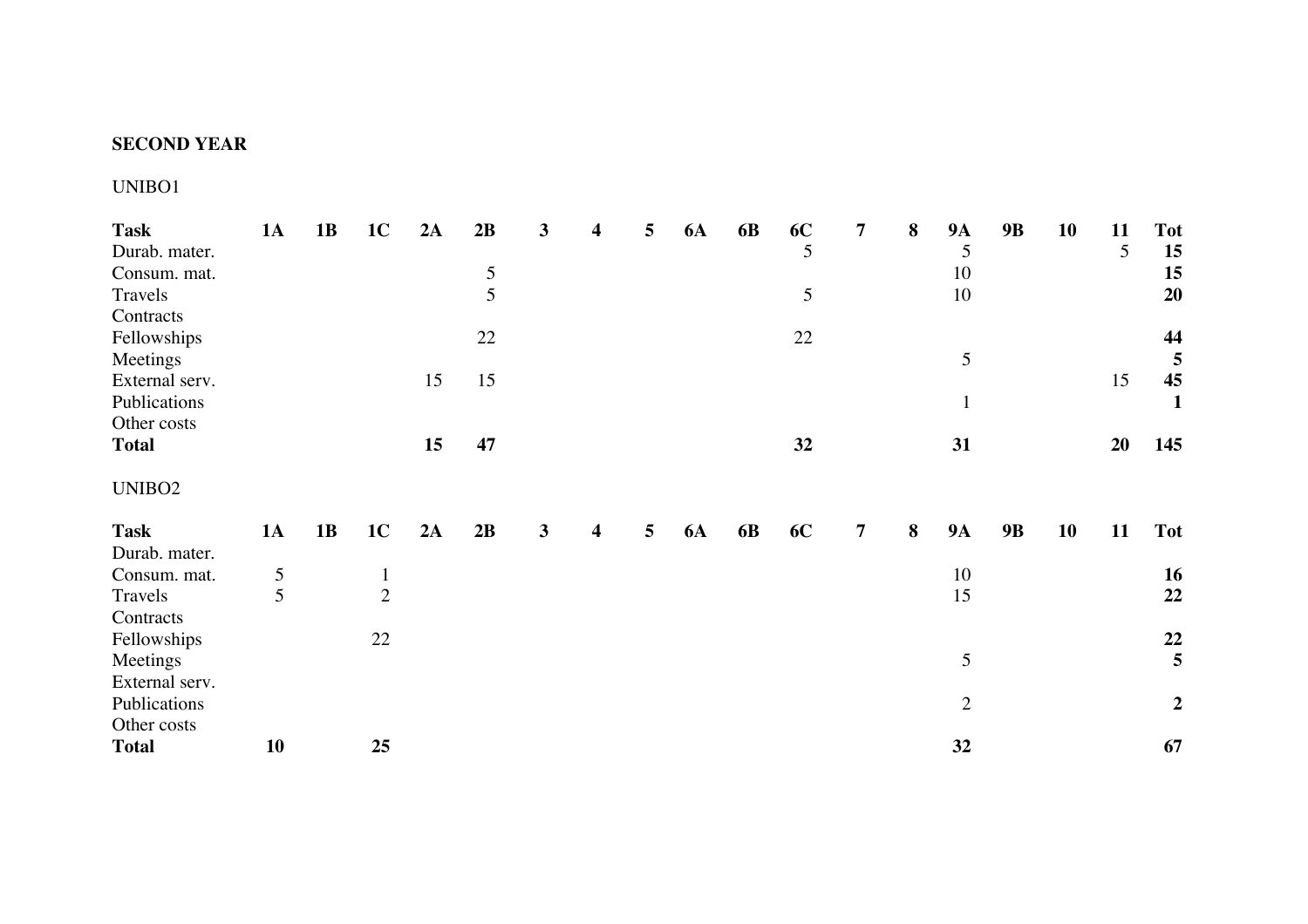# ING1

| <b>Task</b>      | <b>1A</b> | 1B | 1 <sub>C</sub> | 2A | 2B          | 3            | $\overline{\mathbf{4}}$ | 5              | <b>6A</b> | 6 <b>B</b> | <b>6C</b> | 7              | 8 | <b>9A</b>      | 9B | 10 | 11 | <b>Tot</b>              |
|------------------|-----------|----|----------------|----|-------------|--------------|-------------------------|----------------|-----------|------------|-----------|----------------|---|----------------|----|----|----|-------------------------|
| Durab. mater.    |           |    |                |    |             |              |                         |                | 5         |            |           | $\mathfrak{S}$ |   |                |    |    |    | 10                      |
| Consum. mat.     |           |    |                |    | $rac{5}{3}$ |              |                         | $\overline{2}$ | 1.5       | 5          |           | $1.5\,$        |   |                |    |    |    | 15                      |
| Travels          |           |    |                |    |             |              |                         | 5              | 5         | 5          |           | 5              |   |                |    |    |    | 23                      |
| Contracts        |           |    |                |    |             | 40           |                         |                |           |            |           |                |   |                |    |    |    | 40                      |
| Fellowships      |           |    |                |    |             |              |                         |                | 22        |            |           |                |   |                |    |    |    | 22                      |
| Meetings         |           |    |                |    |             |              |                         |                |           |            |           |                |   |                |    |    |    |                         |
| External serv.   |           |    |                |    |             | 15           |                         |                |           |            |           |                |   |                |    |    |    | $15\,$                  |
| Publications     |           |    |                |    | $\sqrt{2}$  |              |                         |                |           |            |           |                |   |                |    |    |    | $\overline{2}$          |
| Other costs      |           |    |                |    |             |              |                         |                |           |            |           |                |   |                |    |    |    |                         |
| <b>Total</b>     |           |    |                |    | <b>10</b>   | 55           |                         | $\overline{7}$ | 33.5      | <b>10</b>  |           | 11.5           |   |                |    |    |    | 127                     |
| ING <sub>2</sub> |           |    |                |    |             |              |                         |                |           |            |           |                |   |                |    |    |    |                         |
| <b>Task</b>      | <b>1A</b> | 1B | 1 <sup>C</sup> | 2A | 2B          | $\mathbf{3}$ | $\overline{\mathbf{4}}$ | 5              | <b>6A</b> | 6 <b>B</b> | 6C        | $\overline{7}$ | 8 | <b>9A</b>      | 9B | 10 | 11 | <b>Tot</b>              |
| Durab. mater.    |           |    |                |    |             |              |                         |                |           |            |           |                |   | 5              |    |    |    | 5                       |
| Consum. mat.     |           |    |                |    |             |              |                         |                |           |            |           |                |   | 15             |    |    |    | 15                      |
| Travels          |           |    |                |    |             |              |                         |                |           |            |           |                |   | 25             |    |    |    | 25                      |
| Contracts        |           |    |                |    |             |              |                         |                |           |            |           |                |   |                |    |    |    |                         |
| Fellowships      |           |    |                |    |             |              |                         |                |           |            |           |                |   | $22\,$         |    |    |    | 22                      |
| Meetings         |           |    |                |    |             |              |                         |                |           |            |           |                |   | 5              |    |    |    | $\overline{\mathbf{5}}$ |
| External serv.   |           |    |                |    |             |              |                         |                |           |            |           |                |   |                |    |    |    |                         |
| Publications     |           |    |                |    |             |              |                         |                |           |            |           |                |   | $\overline{2}$ |    |    |    | $\boldsymbol{2}$        |
| Other costs      |           |    |                |    |             |              |                         |                |           |            |           |                |   |                |    |    |    |                         |
| <b>Total</b>     |           |    |                |    |             |              |                         |                |           |            |           |                |   | 74             |    |    |    | 74                      |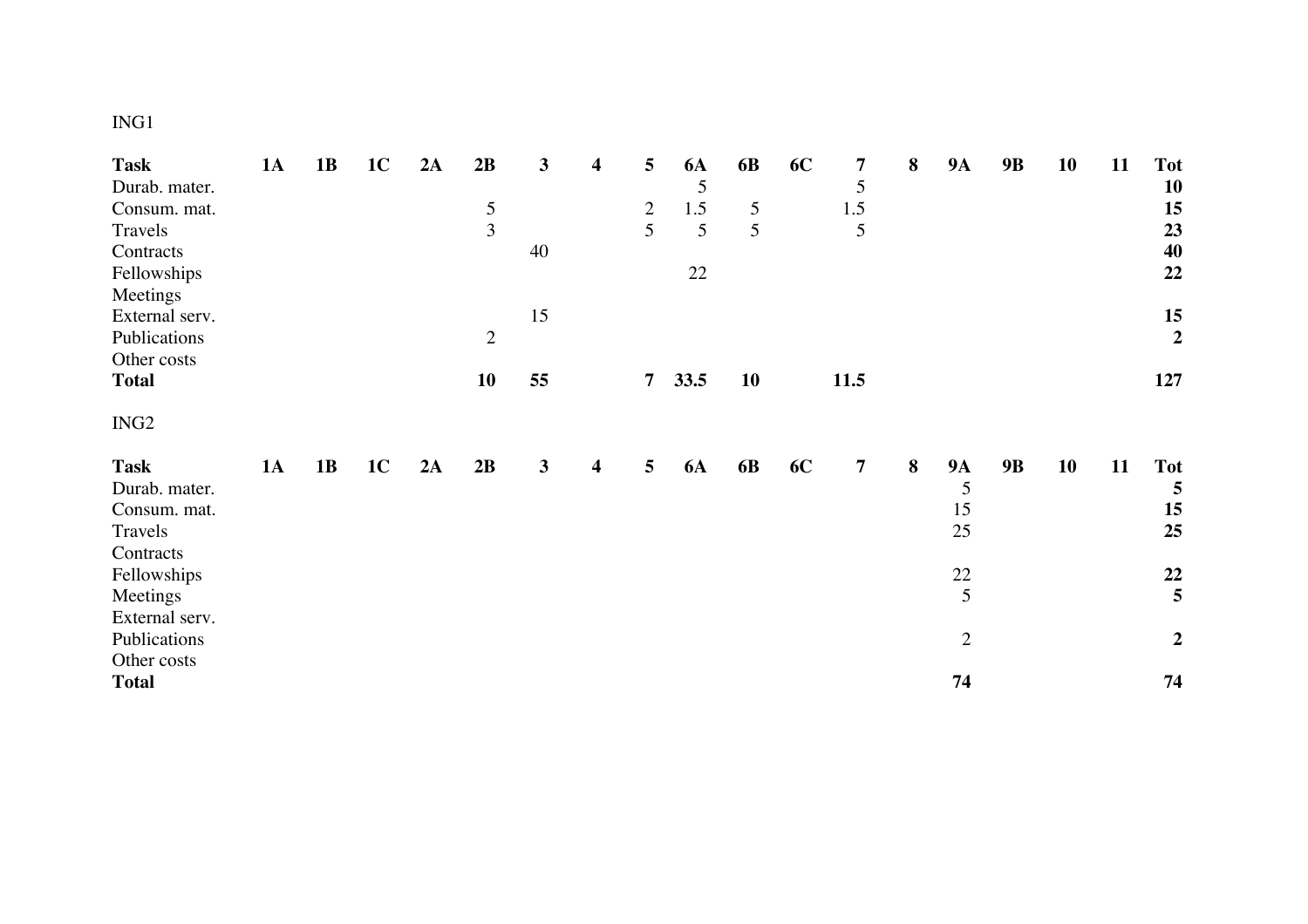| ۰.<br>v |  |
|---------|--|

| <b>Task</b>    | 1A             | 1B             | 1 <sub>C</sub> | 2A             | 2B | 3 | 4                       | 5 | <b>6A</b> | 6 <b>B</b>    | 6C | 7 | $\bf{8}$ | <b>9A</b> | <b>9B</b> | 10 | 11 | <b>Tot</b>       |
|----------------|----------------|----------------|----------------|----------------|----|---|-------------------------|---|-----------|---------------|----|---|----------|-----------|-----------|----|----|------------------|
| Durab. mater.  |                |                |                |                |    |   |                         |   |           |               |    |   |          |           |           |    |    |                  |
| Consum. mat.   | $\overline{2}$ |                |                |                |    |   |                         |   |           |               |    |   |          |           |           |    |    | $\boldsymbol{2}$ |
| Travels        | 5              | $\overline{2}$ |                |                |    |   |                         |   |           |               |    |   |          |           |           |    |    | $\overline{7}$   |
| Contracts      | 90             | 15             |                |                |    |   |                         |   |           |               |    |   |          |           |           |    |    | 105              |
| Fellowships    |                |                |                |                |    |   |                         |   |           |               |    |   |          |           |           |    |    |                  |
| Meetings       | $\overline{4}$ | $\mathbf{1}$   |                |                |    |   |                         |   |           |               |    |   |          |           |           |    |    | 5                |
| External serv. |                |                |                |                |    |   |                         |   |           |               |    |   |          |           |           |    |    | $\mathbf{1}$     |
| Publications   |                |                |                |                |    |   |                         |   |           |               |    |   |          |           |           |    |    |                  |
| Other costs    |                |                |                |                |    |   |                         |   |           |               |    |   |          |           |           |    |    |                  |
| <b>Total</b>   | 102            | 18             |                |                |    |   |                         |   |           |               |    |   |          |           |           |    |    | 120              |
| <b>OGSM</b>    |                |                |                |                |    |   |                         |   |           |               |    |   |          |           |           |    |    |                  |
| <b>Task</b>    | <b>1A</b>      | 1B             | 1 <sub>C</sub> | 2A             | 2B | 3 | $\overline{\mathbf{4}}$ | 5 | <b>6A</b> | 6 <b>B</b>    | 6C | 7 | 8        | <b>9A</b> | <b>9B</b> | 10 | 11 | <b>Tot</b>       |
| Durab. mater.  |                |                | 3              | 3              |    |   |                         |   |           |               |    |   |          |           |           |    |    | 6                |
| Consum. mat.   | $\overline{4}$ |                | 3              |                |    |   |                         |   |           | 5             |    |   |          |           |           |    |    | 13               |
| Travels        | $\overline{3}$ |                | 10             | $\overline{2}$ |    |   |                         |   |           | 10            |    |   |          |           |           |    |    | 25               |
| Contracts      | 50             |                |                |                |    |   |                         |   |           | 50            |    |   |          |           |           |    |    | 100              |
| Fellowships    |                |                |                |                |    |   |                         |   |           |               |    |   |          |           |           |    |    |                  |
| Meetings       | $\overline{2}$ |                | $\mathbf{1}$   | $\overline{2}$ |    |   |                         |   |           |               |    |   |          |           |           |    |    | 7                |
| External serv. |                |                |                | $\overline{3}$ |    |   |                         |   |           | $\frac{2}{3}$ |    |   |          |           |           |    |    | 6                |
| Publications   |                |                | $\mathbf{1}$   |                |    |   |                         |   |           | 3             |    |   |          |           |           |    |    | 6                |
| Other costs    | 3              |                | 5              | 5              |    |   |                         |   |           | 5             |    |   |          |           |           |    |    | 18               |
| <b>Total</b>   | 63             |                | 23             | 17             |    |   |                         |   |           | 78            |    |   |          |           |           |    |    | 181              |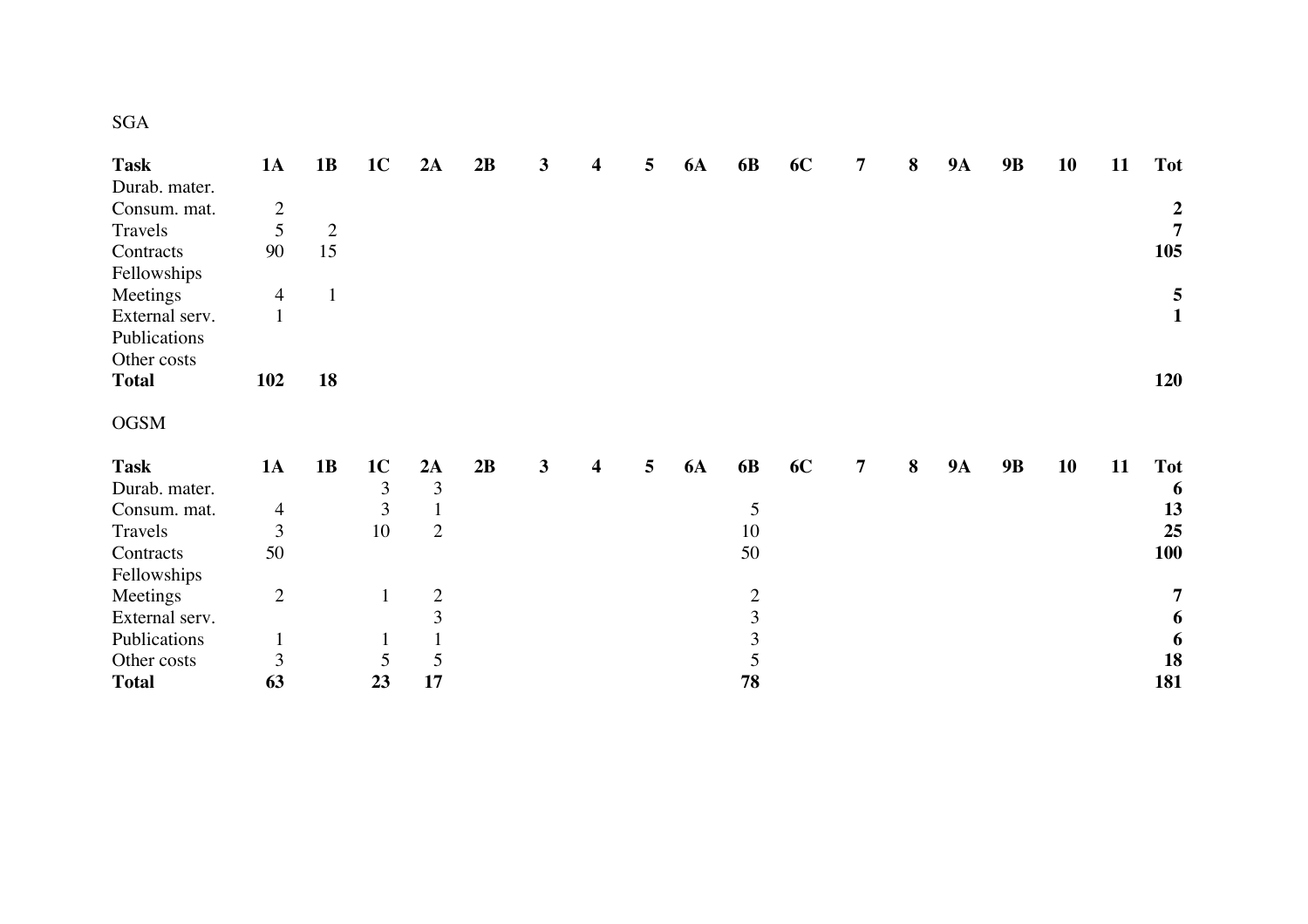|                  | <b>1A</b>     | 1B  | 1 <sub>C</sub>     | 2A               | 2B   | 3              | 4                | 5 | <b>6A</b>        | 6 <b>B</b> | 6C             | 7    | 8            | <b>9A</b> | <b>9B</b> | 10 | 11 | <b>Tot</b> |
|------------------|---------------|-----|--------------------|------------------|------|----------------|------------------|---|------------------|------------|----------------|------|--------------|-----------|-----------|----|----|------------|
| UNIBO1           |               |     |                    | 15               | 47   |                |                  |   |                  |            | 32             |      |              | 31        |           |    | 20 | 145        |
| <b>UNIBO2</b>    | 10            |     | 25                 |                  |      |                |                  |   |                  |            |                |      |              | 32        |           |    |    | 67         |
| ING1             |               |     |                    |                  | 10   | 55             |                  | 7 | 33.5             | 10         |                | 11.5 |              |           |           |    |    | 127        |
| ING <sub>2</sub> |               |     |                    |                  |      |                |                  |   |                  |            |                |      |              | 74        |           |    |    | 74         |
| <b>SGA</b>       | 102           | 18  |                    |                  |      |                |                  |   |                  |            |                |      |              |           |           |    |    | 120        |
| <b>OGSM</b>      | 63            |     | 23                 | 17               |      |                |                  |   |                  | 78         |                |      |              |           |           |    |    | 181        |
| <b>Total</b>     | 175           | 18  | 48                 | 32               | 57   | 55             |                  | 7 | 33.5             | 88         | 32             | 11.5 |              | 137       |           |    | 20 | 714        |
|                  |               |     |                    |                  |      |                |                  |   |                  |            |                |      |              |           |           |    |    |            |
| <b>Res. Unit</b> | <b>UNIBO1</b> |     | UNIBO <sub>2</sub> |                  | ING1 |                | ING <sub>2</sub> |   | <b>SGA</b>       |            | <b>OGSM</b>    |      | <b>Total</b> |           |           |    |    |            |
| Durab. mater.    |               | 15  |                    |                  |      | 10             | 5                |   |                  |            | 6              |      | 36           |           |           |    |    |            |
| Consum. mat.     |               | 15  |                    | 16               |      | 15             | 15               |   | $\boldsymbol{2}$ |            | 13             |      | 76           |           |           |    |    |            |
| Travels          |               | 20  |                    | 22               |      | 23             | 25               |   | $\overline{7}$   |            | 25             |      | 122          |           |           |    |    |            |
| Contracts        |               |     |                    |                  |      | 40             |                  |   | 105              |            | <b>100</b>     |      | 245          |           |           |    |    |            |
| Fellowships      |               | 44  |                    | 22               |      | 22             | 22               |   |                  |            |                |      | <b>110</b>   |           |           |    |    |            |
| Meetings         |               | 5   |                    | 5                |      |                | 5                |   | 5                |            | $\overline{7}$ |      | 27           |           |           |    |    |            |
| External serv.   |               | 45  |                    |                  |      | 15             |                  |   | $\mathbf{1}$     |            | 6              |      | 67           |           |           |    |    |            |
| Publications     |               | 1   |                    | $\boldsymbol{2}$ |      | $\overline{2}$ | $\boldsymbol{2}$ |   |                  |            | 6              |      | 13           |           |           |    |    |            |
| Other costs      |               |     |                    |                  |      |                |                  |   |                  |            | 18             |      | 18           |           |           |    |    |            |
| <b>Total</b>     |               | 145 |                    | 67               | 127  |                | 74               |   | 120              |            | 181            |      | 714          |           |           |    |    |            |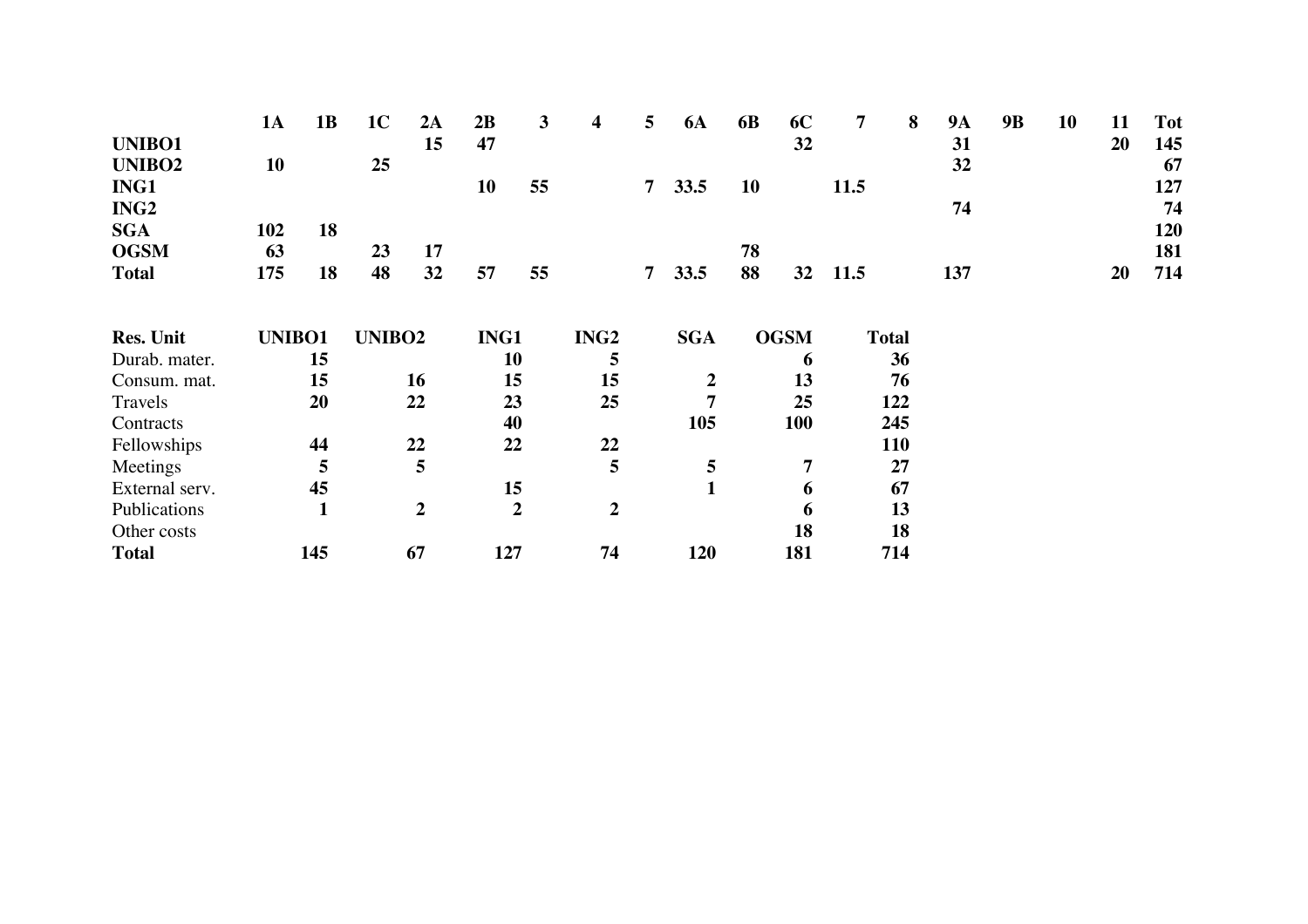## **THIRD YEAR**

#### UNIBO1

| <b>Task</b>        | <b>1A</b> | 1B | 1 <sub>C</sub> | 2A | 2B             | $\mathbf{3}$ | 4                       | 5 | <b>6A</b> | 6 <b>B</b> | 6C          | 7              | 8 | <b>9A</b>    | 9B        | 10 | 11 | <b>Tot</b>   |
|--------------------|-----------|----|----------------|----|----------------|--------------|-------------------------|---|-----------|------------|-------------|----------------|---|--------------|-----------|----|----|--------------|
| Durab. mater.      |           |    |                |    |                |              |                         |   |           |            |             |                |   |              |           |    |    |              |
| Consum. mat.       |           |    |                |    |                |              |                         |   |           |            | $rac{5}{5}$ |                |   | 10           |           |    | 5  | <b>20</b>    |
| Travels            |           |    |                |    |                |              |                         |   |           |            |             |                |   | 15           |           |    | 5  | 25           |
| Contracts          |           |    |                |    |                |              |                         |   |           |            |             |                |   |              |           |    |    |              |
| Fellowships        |           |    |                |    | 22             |              |                         |   |           |            | 22          |                |   |              |           |    |    | 44           |
| Meetings           |           |    |                |    |                |              |                         |   |           |            |             |                |   | 5            |           |    |    | 5            |
| External serv.     |           |    |                | 15 | 15             |              |                         |   |           |            |             |                |   |              |           |    | 15 | 45           |
| Publications       |           |    |                |    | $\mathfrak{S}$ |              |                         |   |           |            | 5           |                |   | $\mathbf{2}$ |           |    | 5  | 17           |
| Other costs        |           |    |                |    |                |              |                         |   |           |            |             |                |   |              |           |    |    |              |
| <b>Total</b>       |           |    |                | 15 | 42             |              |                         |   |           |            | 37          |                |   | 32           |           |    | 30 | 156          |
| UNIBO <sub>2</sub> |           |    |                |    |                |              |                         |   |           |            |             |                |   |              |           |    |    |              |
| <b>Task</b>        | <b>1A</b> | 1B | 1 <sub>C</sub> | 2A | 2B             | $\mathbf{3}$ | $\overline{\mathbf{4}}$ | 5 | <b>6A</b> | <b>6B</b>  | <b>6C</b>   | $\overline{7}$ | 8 | <b>9A</b>    | <b>9B</b> | 10 | 11 | <b>Tot</b>   |
| Durab. mater.      |           |    |                |    |                |              |                         |   |           |            |             |                |   | 5            |           |    |    | 5            |
| Consum. mat.       | 5         |    | $\mathbf{1}$   |    |                |              |                         |   |           |            |             |                |   | 10           |           |    |    | 16           |
| Travels            | 5         |    | $\overline{2}$ |    |                |              |                         |   |           |            |             |                |   | 10           |           |    |    | 17           |
| Contracts          |           |    |                |    |                |              |                         |   |           |            |             |                |   |              |           |    |    |              |
| Fellowships        |           |    | 22             |    |                |              |                         |   |           |            |             |                |   |              |           |    |    | 22           |
| Meetings           |           |    |                |    |                |              |                         |   |           |            |             |                |   | 5            |           |    |    | 5            |
| External serv.     |           |    |                |    |                |              |                         |   |           |            |             |                |   |              |           |    |    |              |
| Publications       |           |    |                |    |                |              |                         |   |           |            |             |                |   | $\mathbf{1}$ |           |    |    | $\mathbf{1}$ |
| Other costs        |           |    |                |    |                |              |                         |   |           |            |             |                |   |              |           |    |    |              |
| <b>Total</b>       | 10        |    | 25             |    |                |              |                         |   |           |            |             |                |   | 31           |           |    |    | 66           |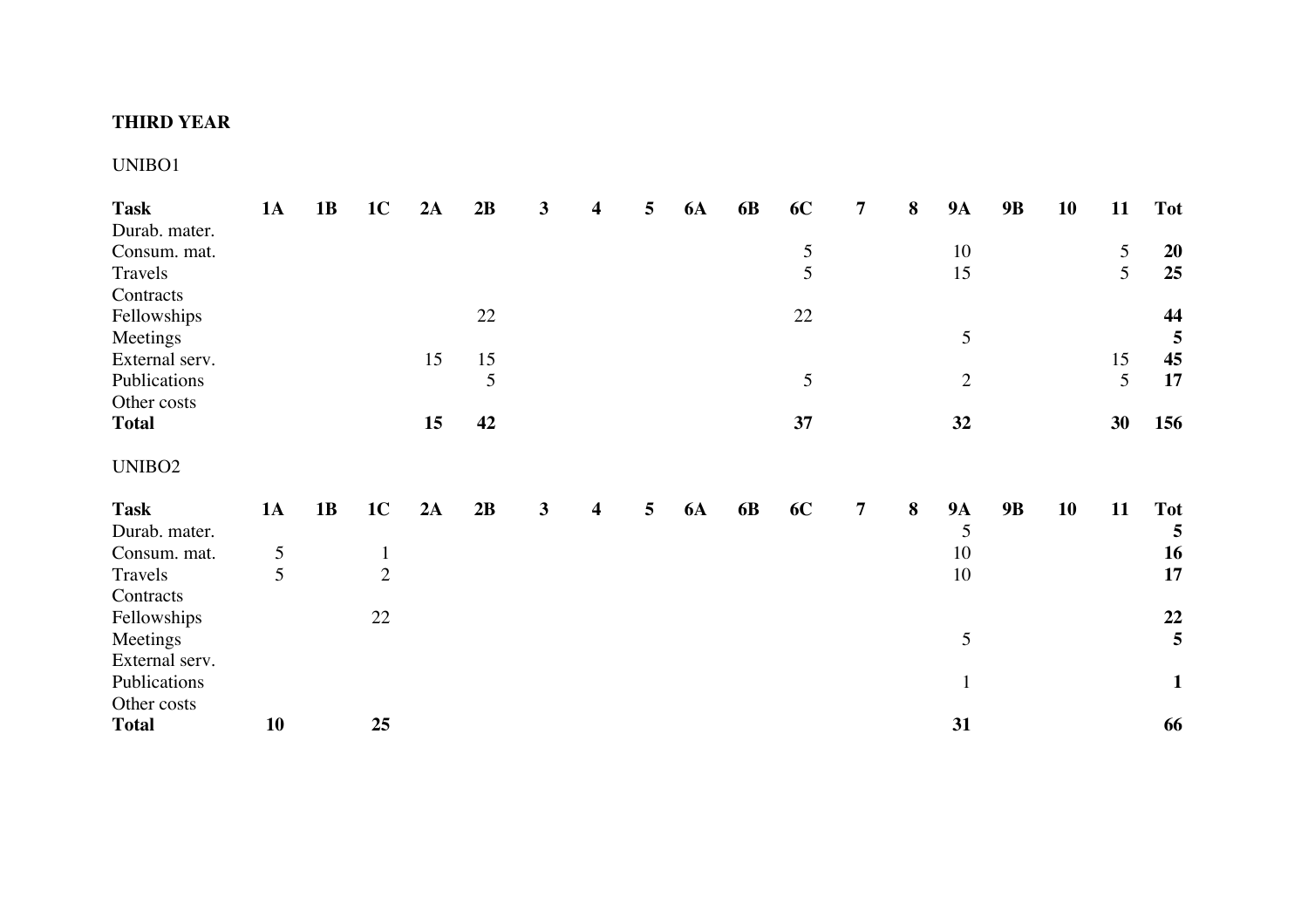# ING1

| <b>Task</b>      | 1A | 1B | 1 <sub>C</sub> | 2A | 2B             | 3  | $\overline{\mathbf{4}}$ | 5              | <b>6A</b>  | 6 <b>B</b> | 6C | 7              | $\bf{8}$ | <b>9A</b>      | 9B | 10 | 11 | <b>Tot</b>       |
|------------------|----|----|----------------|----|----------------|----|-------------------------|----------------|------------|------------|----|----------------|----------|----------------|----|----|----|------------------|
| Durab. mater.    |    |    |                |    |                |    |                         |                | 5          |            |    | 5              |          |                |    |    |    | 10               |
| Consum. mat.     |    |    |                |    |                |    |                         |                | $\sqrt{2}$ | 5          |    | $\frac{2}{5}$  |          |                |    |    |    | 16               |
| Travels          |    |    |                |    | $\frac{5}{2}$  |    |                         | $\frac{2}{5}$  | 5          | 5          |    |                |          |                |    |    |    | 22               |
| Contracts        |    |    |                |    |                | 40 |                         |                |            |            |    |                |          |                |    |    |    | 40               |
| Fellowships      |    |    |                |    |                |    |                         |                | $22\,$     |            |    |                |          |                |    |    |    | 22               |
| Meetings         |    |    |                |    |                |    |                         |                |            |            |    |                |          |                |    |    |    |                  |
| External serv.   |    |    |                |    |                | 15 |                         |                |            |            |    |                |          |                |    |    |    | 15               |
| Publications     |    |    |                |    |                |    |                         |                |            |            |    |                |          |                |    |    |    |                  |
| Other costs      |    |    |                |    |                |    |                         |                |            |            |    |                |          |                |    |    |    |                  |
| <b>Total</b>     |    |    |                |    | $\overline{7}$ | 55 |                         | $\overline{7}$ | 34         | 10         |    | 12             |          |                |    |    |    | 125              |
|                  |    |    |                |    |                |    |                         |                |            |            |    |                |          |                |    |    |    |                  |
| ING <sub>2</sub> |    |    |                |    |                |    |                         |                |            |            |    |                |          |                |    |    |    |                  |
|                  |    |    |                |    |                |    |                         |                |            |            |    |                |          |                |    |    |    |                  |
| <b>Task</b>      | 1A | 1B | 1 <sub>C</sub> | 2A | 2B             | 3  | $\overline{\mathbf{4}}$ | 5              | <b>6A</b>  | <b>6B</b>  | 6C | $\overline{7}$ | 8        | <b>9A</b><br>5 | 9B | 10 | 11 | <b>Tot</b><br>5  |
| Durab. mater.    |    |    |                |    |                |    |                         |                |            |            |    |                |          |                |    |    |    |                  |
| Consum. mat.     |    |    |                |    |                |    |                         |                |            |            |    |                |          | 15<br>25       |    |    |    | 15<br>25         |
| Travels          |    |    |                |    |                |    |                         |                |            |            |    |                |          |                |    |    |    |                  |
| Contracts        |    |    |                |    |                |    |                         |                |            |            |    |                |          |                |    |    |    |                  |
| Fellowships      |    |    |                |    |                |    |                         |                |            |            |    |                |          | $22\,$         |    |    |    | 22               |
| Meetings         |    |    |                |    |                |    |                         |                |            |            |    |                |          | 5              |    |    |    | 5                |
| External serv.   |    |    |                |    |                |    |                         |                |            |            |    |                |          |                |    |    |    |                  |
| Publications     |    |    |                |    |                |    |                         |                |            |            |    |                |          | $\overline{2}$ |    |    |    | $\boldsymbol{2}$ |
| Other costs      |    |    |                |    |                |    |                         |                |            |            |    |                |          |                |    |    |    |                  |
| <b>Total</b>     |    |    |                |    |                |    |                         |                |            |            |    |                |          | 74             |    |    |    | 74               |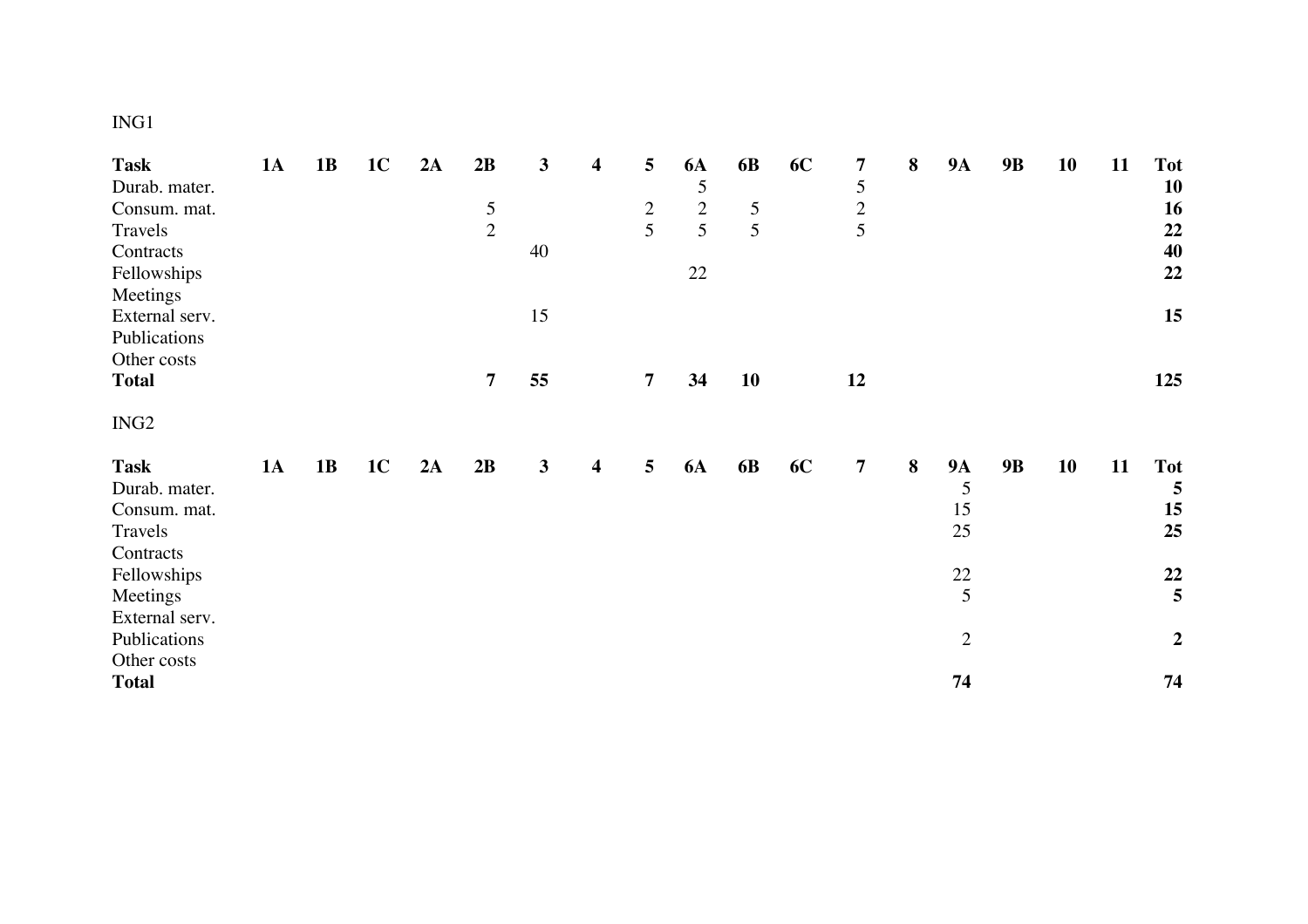| <b>Task</b>    | 1A             | 1B             | 1 <sub>C</sub> | 2A             | 2B | 3 | 4                       | 5 | <b>6A</b> | 6 <b>B</b>     | 6C | 7 | $\bf{8}$ | <b>9A</b> | <b>9B</b> | 10 | 11 | <b>Tot</b>   |
|----------------|----------------|----------------|----------------|----------------|----|---|-------------------------|---|-----------|----------------|----|---|----------|-----------|-----------|----|----|--------------|
| Durab. mater.  |                |                |                |                |    |   |                         |   |           |                |    |   |          |           |           |    |    |              |
| Consum. mat.   | 3              |                |                |                |    |   |                         |   |           |                |    |   |          |           |           |    |    | 3            |
| Travels        | 5              | $\overline{2}$ |                |                |    |   |                         |   |           |                |    |   |          |           |           |    |    | 7            |
| Contracts      | 96             | 19             |                |                |    |   |                         |   |           |                |    |   |          |           |           |    |    | 115          |
| Fellowships    |                |                |                |                |    |   |                         |   |           |                |    |   |          |           |           |    |    |              |
| Meetings       | $\overline{4}$ | $\overline{2}$ |                |                |    |   |                         |   |           |                |    |   |          |           |           |    |    | 6            |
| External serv. |                |                |                |                |    |   |                         |   |           |                |    |   |          |           |           |    |    | $\mathbf{1}$ |
| Publications   |                |                |                |                |    |   |                         |   |           |                |    |   |          |           |           |    |    |              |
| Other costs    |                |                |                |                |    |   |                         |   |           |                |    |   |          |           |           |    |    |              |
| <b>Total</b>   | <b>109</b>     | 23             |                |                |    |   |                         |   |           |                |    |   |          |           |           |    |    | 132          |
| <b>OGSM</b>    |                |                |                |                |    |   |                         |   |           |                |    |   |          |           |           |    |    |              |
| <b>Task</b>    | <b>1A</b>      | 1B             | 1 <sub>C</sub> | 2A             | 2B | 3 | $\overline{\mathbf{4}}$ | 5 | <b>6A</b> | 6 <b>B</b>     | 6C | 7 | 8        | <b>9A</b> | <b>9B</b> | 10 | 11 | <b>Tot</b>   |
| Durab. mater.  |                |                |                | 6              |    |   |                         |   |           |                |    |   |          |           |           |    |    | 6            |
| Consum. mat.   | $\overline{4}$ |                | 5              | 5              |    |   |                         |   |           | $\mathfrak{Z}$ |    |   |          |           |           |    |    | 17           |
| Travels        | $\overline{2}$ |                | 10             | 3              |    |   |                         |   |           | 10             |    |   |          |           |           |    |    | 25           |
| Contracts      | 50             |                |                |                |    |   |                         |   |           | 50             |    |   |          |           |           |    |    | 100          |
| Fellowships    |                |                |                |                |    |   |                         |   |           |                |    |   |          |           |           |    |    |              |
| Meetings       | $\overline{2}$ |                | $\overline{c}$ | $\mathfrak{Z}$ |    |   |                         |   |           |                |    |   |          |           |           |    |    | 9            |
| External serv. |                |                | 3              | 3              |    |   |                         |   |           | $\frac{2}{3}$  |    |   |          |           |           |    |    | 9            |
| Publications   |                |                | $\overline{4}$ |                |    |   |                         |   |           | 3              |    |   |          |           |           |    |    | 9            |
| Other costs    | $\overline{2}$ |                | 3              | 5              |    |   |                         |   |           | 5              |    |   |          |           |           |    |    | 15           |
| <b>Total</b>   | 61             |                | 27             | 26             |    |   |                         |   |           | 76             |    |   |          |           |           |    |    | <b>190</b>   |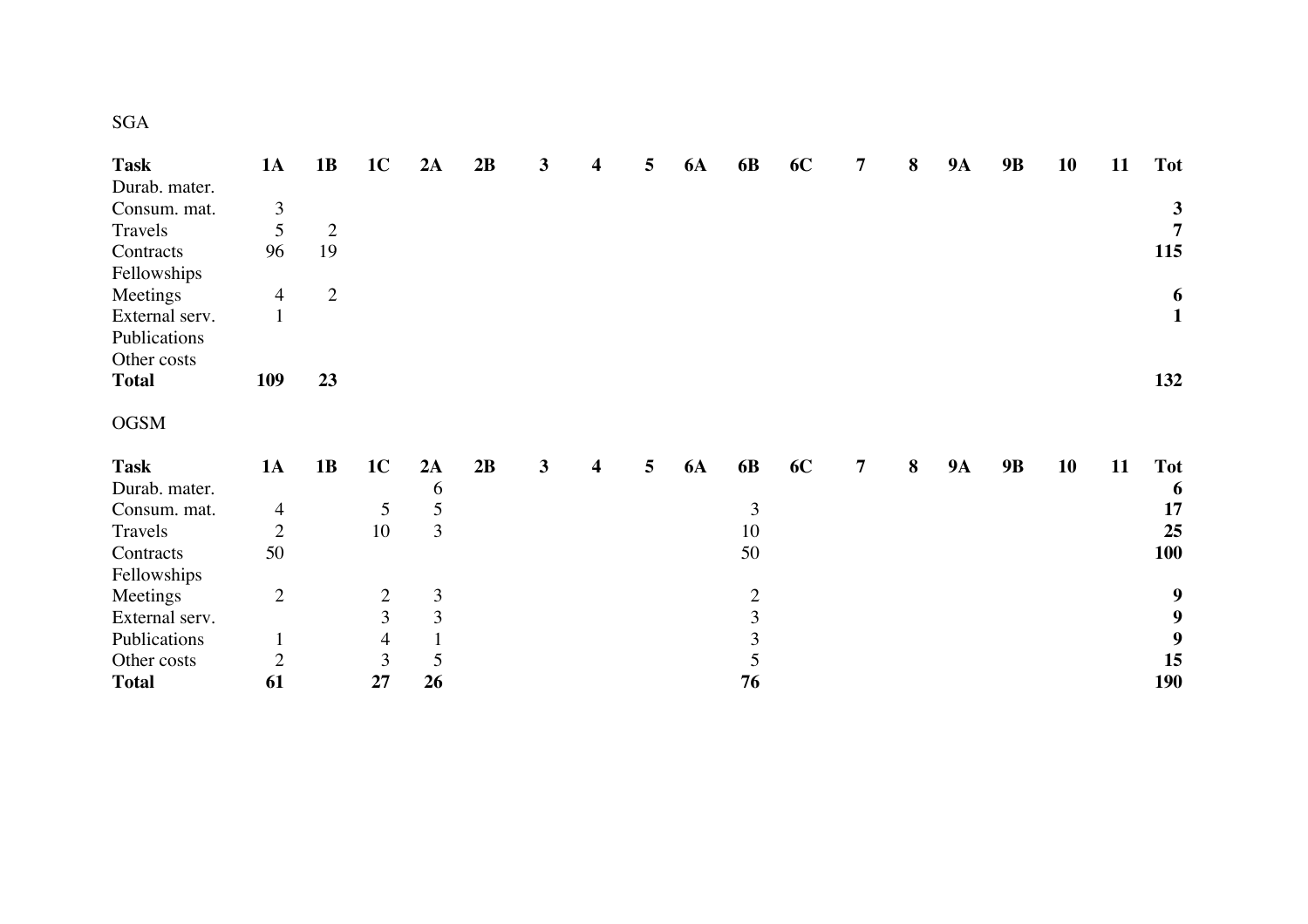|                    | <b>1A</b>     | 1B  | 1 <sub>C</sub> | 2A           | 2B             | 3  | 4                | 5              | <b>6A</b>    | 6 <b>B</b> | 6C          | $\overline{7}$ | 8            | <b>9A</b> | <b>9B</b> | 10 | 11 | <b>Tot</b> |
|--------------------|---------------|-----|----------------|--------------|----------------|----|------------------|----------------|--------------|------------|-------------|----------------|--------------|-----------|-----------|----|----|------------|
| UNIBO1             |               |     |                | 15           | 42             |    |                  |                |              |            | 37          |                |              | 32        |           |    | 30 | 156        |
| UNIBO <sub>2</sub> | 10            |     | 25             |              |                |    |                  |                |              |            |             |                |              | 31        |           |    |    | 66         |
| ING1               |               |     |                |              | $\overline{7}$ | 55 |                  | $\overline{7}$ | 34           | 10         |             | 12             |              |           |           |    |    | 125        |
| ING <sub>2</sub>   |               |     |                |              |                |    |                  |                |              |            |             |                |              | 74        |           |    |    | 74         |
| <b>SGA</b>         | 109           | 23  |                |              |                |    |                  |                |              |            |             |                |              |           |           |    |    | 132        |
| <b>OGSM</b>        | 61            |     | 27             | 26           |                |    |                  |                |              | 76         |             |                |              |           |           |    |    | 190        |
| <b>Total</b>       | 180           | 23  | 52             | 41           | 49             | 55 |                  | 7              | 34           | 86         | 37          | 12             |              | 137       |           |    | 30 | 743        |
|                    |               |     |                |              |                |    |                  |                |              |            |             |                |              |           |           |    |    |            |
| <b>Res. Unit</b>   | <b>UNIBO1</b> |     | <b>UNIBO2</b>  |              | ING1           |    | ING <sub>2</sub> |                | <b>SGA</b>   |            | <b>OGSM</b> |                | <b>Total</b> |           |           |    |    |            |
| Durab. mater.      |               |     |                | 5            |                | 10 | 5                |                |              |            | 6           |                | 26           |           |           |    |    |            |
| Consum. mat.       |               | 20  |                | 16           |                | 16 | 15               |                | 3            |            | 17          |                | 87           |           |           |    |    |            |
| Travels            |               | 25  |                | 17           |                | 22 | 25               |                | 7            |            | 25          |                | 121          |           |           |    |    |            |
| Contracts          |               |     |                |              |                | 40 |                  |                | 115          |            | <b>100</b>  |                | 255          |           |           |    |    |            |
| Fellowships        |               | 44  |                | 22           |                | 22 | 22               |                |              |            |             |                | <b>110</b>   |           |           |    |    |            |
| Meetings           |               | 5   |                | 5            |                |    | 5                |                | 6            |            | 9           |                | 30           |           |           |    |    |            |
| External serv.     |               | 45  |                |              |                | 15 |                  |                | $\mathbf{1}$ |            | 9           |                | 70           |           |           |    |    |            |
| Publications       |               | 17  |                | $\mathbf{1}$ |                |    | $\overline{2}$   |                |              |            | 9           |                | 29           |           |           |    |    |            |
| Other costs        |               |     |                |              |                |    |                  |                |              |            | 15          |                | 15           |           |           |    |    |            |
| <b>Total</b>       |               | 156 |                | 66           | 125            |    | 74               |                | 132          |            | 190         |                | 743          |           |           |    |    |            |